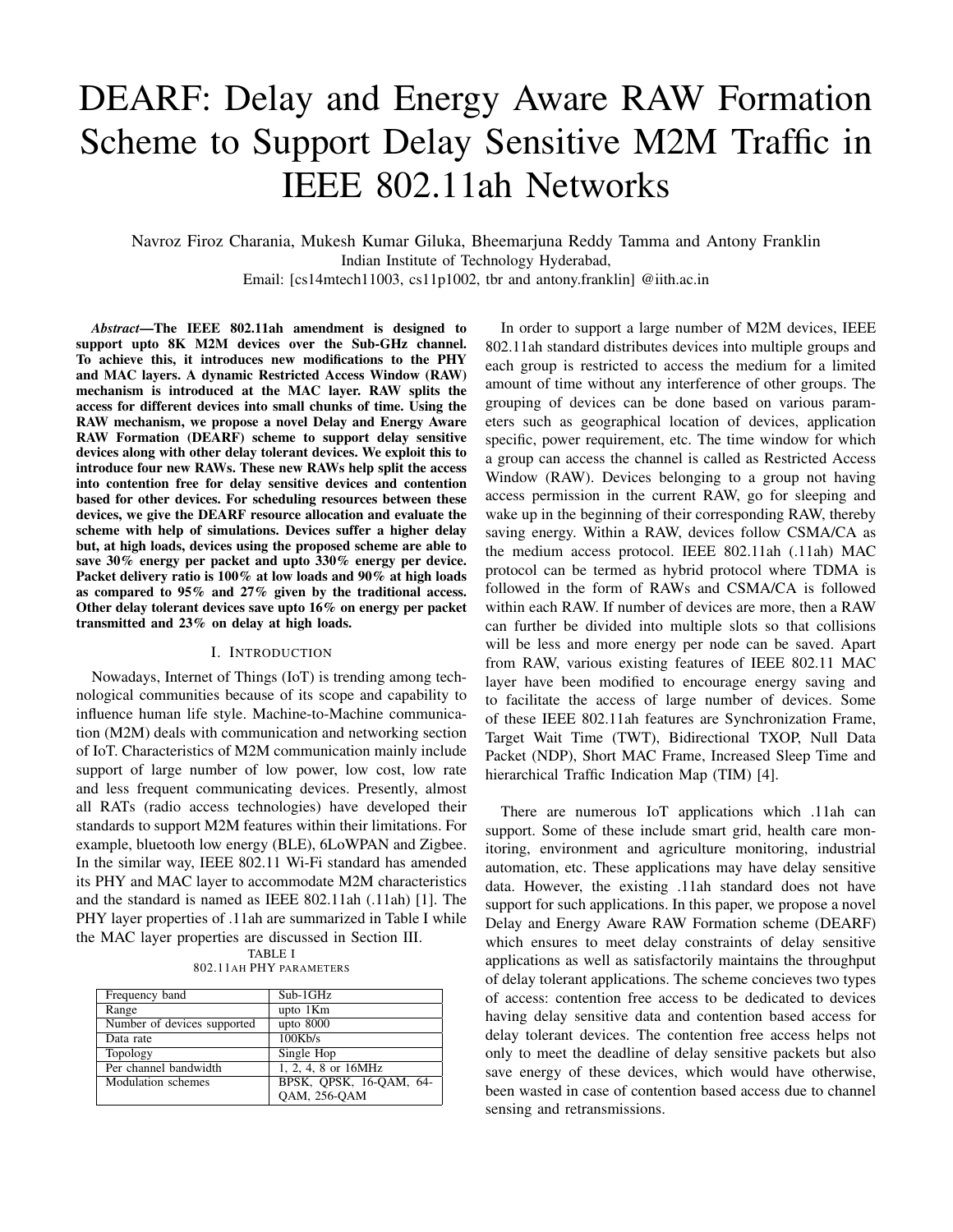# II. RELATED WORK

In this section we have discussed all recent works related to .11ah. In [2] and [3], the authors focus on discussing the PHY layer aspects of .11ah. Authors of sun, present a technical overview of PHY and MAC layers of .11ah. They discuss MAC enhancements made in Wi-Fi to support M2M communications and evaluates the performance of .11ah in terms of the transmission range of the devices and overall throughput. The authors of [3] discuss path loss models, shadowing and fast fading effect, achievable data rate in terms of bit error rate, bit rate comparison for shadowing and fast fading scenario along packet size design with PHY constraints.

In [4], [5], [6] and [7], the authors discuss the MAC layer performance of IEEE 802.11ah. The authors of [4], discuss MAC contributions viz., grouping of devices and beacon signals. Performance evaluation of IEEE 802.11ah is done based on four M2M scenarios viz., agriculture monitoring, smart metering, industrial automation and animal monitoring. The authors of [5] discuss the hidden terminal problem and probe delay problem in IEEE 802.11ah. They discuss the hidden terminal problem, probe delay problem and their solution by SMA and usage of *Synch* frame is also stated. Authors evaluate the performance gains of these solutions. The authors of [6] evaluate the performance of individual and coinciding IEEE 802.11ah networks through simulations. They compare the performance of DCF with basic access and DCF with RTS/CTS schemes in .11ah. Basic access turns out to be more efficient. Later, they evaluate IEEE 802.11ah networks having multiple Access Points (APs), overlapping with each other, based on metrics such as throughput and energy consumption. In [7], an analytical model for saturation throughput and energy consumption for IEEE 802.11ah systems is developed. The performance is evaluated in terms of throughput, delay and energy consumption. The authors of [8] compare IEEE 802.11ah with IEEE 802.15.4. IEEE 802.11ah standard outperforms the latter in throughput in both idle and erroneous medium conditions. They compare for energy consumption by varying the system from having light load to dense load. Devices in .11ah consume lesser energy in light load but as load increases IEEE 802.15.4 starts to outperform.

In [9], [10] and [11], the authors extend IEEE 802.11ah by proposing enhancements at the MAC layer. In [9], an optimization problem is solved which is to optimize the number of channel access slots, their length and their allocation to the stations for both uplink and downlink. It ensures a high reliability in terms of packet delivery along with maximizing the time that devices remain in the sleep state. In [10], authors discuss the different holding schemes for non-cross slot boundary transmissions and propose two new holding schemes. In [11], the authors propose a hybrid scheme optimized for serving event driven devices. The devices are given a few contention free resources at the start and as the devices reporting increases, the number of resources are increased. This happens in the same beacon interval dynamically. We see, that the approach given in the paper helps in serving the triggered events sooner than the basic approach, with a slow down in performance for non-event driven devices.

Both the .11ah standard [1] and currently available literature do not discuss much on the issues of providing reliable and in time packet delivery. Apart from the inherent energy savings provided by introducing RAW access mechanism and IEEE 802.11e amendment, there is not much research available on further reducing energy. We address the issue of providing reliable delivery to delay sensitive applications, along with energy savings. .11ah implements a combination of both TDMA and CSMA/CA for medium access. Exploiting this, we provide two distinct types of access viz., contention free and contention based. Contention free access is used for serving delay sensitive devices and contention based for other regular devices. As shown in [12], the AP can distinguish between collisions from propagation errors. With this information, we later give an algorithm to manage resources between the two access periods stated above.

### III. OVERVIEW OF IEEE 802.11AH MAC LAYER

The 'ah' amendment to IEEE 802.11 standard introduces changes to the MAC layer to support M2M communications. In .11ah, medium access is scheduled in terms of one beacon interval at a time. The interval is divided into several Restricted Access Windows (RAWs) and a group (or groups) of devices is assigned a RAW for access. The RAWs can be divided into slots to further reduce contention. Actually, a beacon interval is the time between two consecutive Delivery Transmission Indication Map (DTIM) beacons. DTIM beacons are sent by AP to devices at fixed interval (at the beginning of DTIM interval). Each device in a .11ah network, having data to transmit or receive, has to listen to this beacon. DTIM beacon carries information about time of arrival of the RAWs and grouping information of devices. Traffic Indication Map (TIM) beacon is sent by AP in the beginning of each RAW which is received by all devices of a group (or groups) to which the corresponding RAW is assigned. TIM beacons provide information about mapping devices to slots within the RAW. They also indicate the presence of a downlink data packet to a device and indicate the slot in which a device may make a PS-Poll to retrieve the packet.



Fig. 1. Structure of a DTIM Interval

Figure 1 shows a typical DTIM interval which starts with a DTIM beacon and TIM beacons arriving before the start of each RAW. The interval may also include open access for usage by legacy devices. Figure 2 shows the structure of a RAW which consists of  $N$  slots and has different set of devices mapped to different slots. Devices cannot access the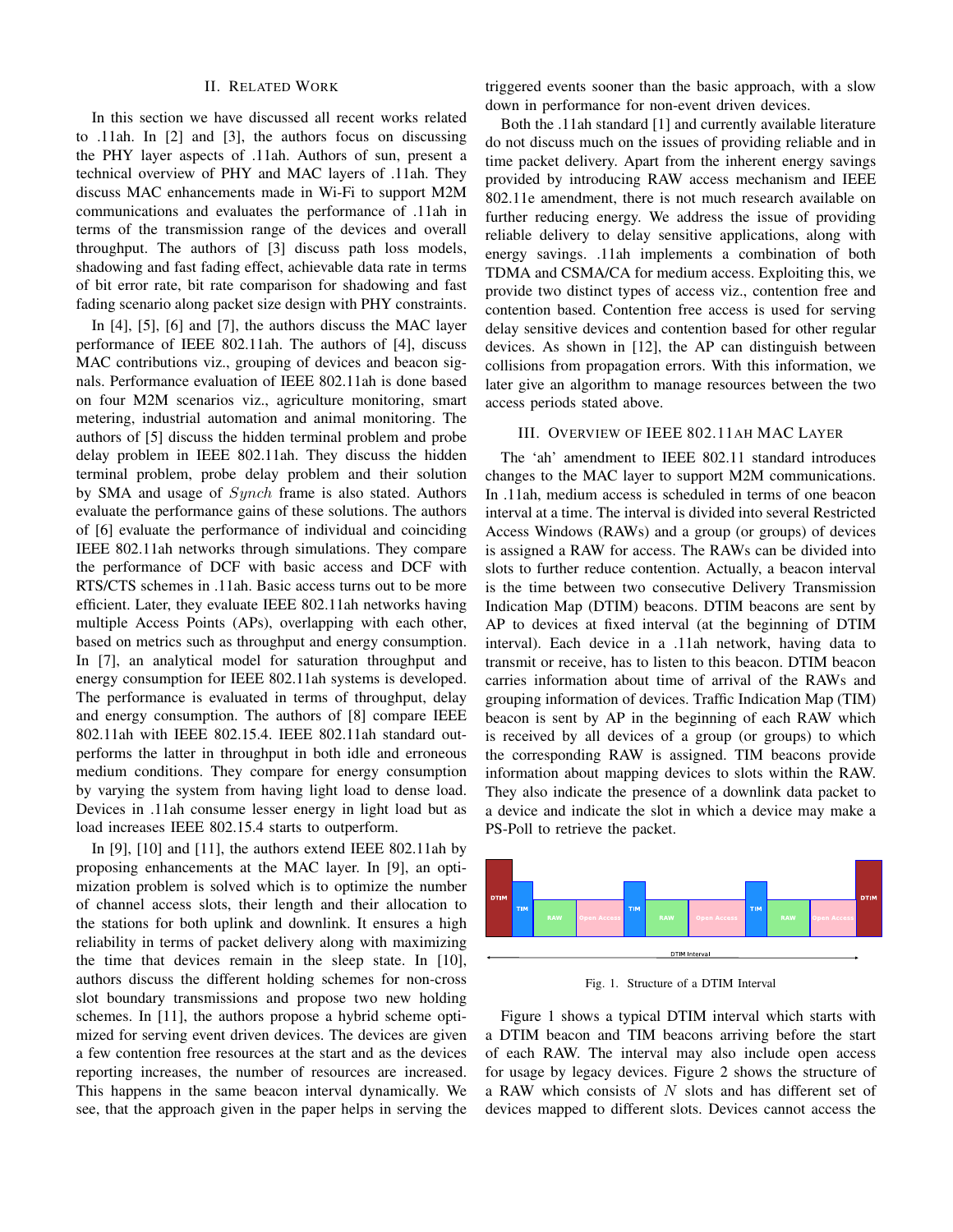

Fig. 2. RAW Structure

medium before the beginning of their designated slots. The formula used to decide the slot in which a device can access the medium is given by the following equation:

$$
X_{slot} = (AID_X + N_{offset}) \text{mod}(N) \tag{1}
$$

where  $X_{slot}$  is the slot number of the device X whose AID (Association Identifier) is  $AID<sub>X</sub>$ .  $N<sub>offset</sub>$  is an offset used to improve fairness and is calculated by the AP.

Devices having downlink or uplink data first wake up to receive the DTIM beacon and then wake up to receive its designated TIM beacon. Through the TIM beacons, slot numbers of the devices are communicated and devices access the medium in the given slot by following DCF. If a device is not able to send its data in the current slot then the it will wait till the arrival of its designated slot in the next DTIM interval. Size of a RAW and its slot duration can be varied in every DTIM interval.

# IV. PROPOSED WORK

As discussed in Section III, devices perform CSMA/CA to send uplink data in their designated RAW slots. A slot will usually contain multiple devices contending to send data. In case of a high load in the network, it is highly probable that a large number of collisions will take place in a slot, which may result in unprecedented increase in end-to-end packet delay. This creates an unfavorable condition for mission critical or delay sensitive applications to be supported by .11ah. Apart from this, due to excess collisions, multiple transmissions of the same packet will take place. This will cause unnecessary power consumption by M2M devices. In this section, we propose a novel Delay and Energy Aware RAW Formation (DEARF) scheme to meet the time constraints of delay sensitive devices as well as to minimize energy consumptions for both delay sensitive and delay tolerant devices. In this scheme, delay intolerant devices are given contention free slots to avoid delay as well as to save energy (by avoiding retransmission of packets). While, delay tolerant devices are allowed to continue their access, by following basic .11ah access mechanism. Here, contention for delay tolerant devices is also reduced as delay intolerant devices are removed from contending for the medium.

In this paper, we assume two types of M2M devices. Firstly the Delay Sensitive Machine type Devices (DSMDs) having delay sensitive uplink data which must be delivered to the AP within a given deadline (in order of DTIM periods). And then, non-Delay Sensitive Machine type Devices (non-DSMDs) which have no such delay constraints. As discussed earlier, an AP allocates radio resources in time fractions of a DTIM interval and a DTIM interval is occupied by multiple RAWs having multiple slots each. In our work, we define four type of RAWs, each of them has different size and functionalities. These RAWs are explained as follows:

Contention Indication (CI) RAW: This RAW is used to indicate to the AP that DSMDs have data to send. The RAW is divided into multiple slots, each slot is assigned to a group of DSMDs. Only DSMDs of a particular group are allowed to access in the corresponding CI RAW slot. If a DSMD has data to send, it transmits a beacon signal to AP in the slot belonging to that DSMD's group. Similarly, other DSMDs of that group having data will send beacons in the same CI slot resulting in a collision. On realizing this signal or collision in a slot of the CI RAW, the AP will know that DSMDs of the corresponding group have delay sensitive data. The AP, then allocates contention free slots, equal to the number of DSMDs in the corresponding group, in the DII RAW (discussed next). The size of a CI slot is the sum of transmission and propagation times of a simple beacon packet. The size of a CI RAW is the product of CI slot size with number of DSMD groups.

Delay Information Indication (DII) RAW: On noticing contention in CI RAW, the AP creates DII RAW in the same DTIM. A DII RAW contains only contention free slots. One CI slot is mapped to one group of DSMDs. So, on noticing contention in any of the slots of the CI RAW, the AP will allocate DII slots to each DSMD of the groups corresponding to these CI slots. Therefore, the number of contention free slots in DII RAW for a given DTIM interval will be the total number of DSMDs from all groups in which contention was noticed in the preceding CI RAW. In the contention free DII slot, the DSMDs send a small control packet (10 Bytes) to the AP carrying the information of packet delay requirements and time of arrival. The existence of DII RAW in a DTIM depends on the presence of contention in CI RAW. In case of contention in CI RAW, only single DII RAW will exist in a DTIM otherwise, no DII RAW will exist for the current DTIM.

DSMDs Resource Allocation (DRA) RAW: After receiving delay information from DSMDs in DII RAW of current DTIM, the AP is able to estimate the exact number of DSMDs wanting to send their data. The AP assigns contention free slots to these DSMDs in the DRA RAW of following DTIMs. The number of DRA RAWs can be more than one depending on number of DSMDs having data to send and maximum limit on the size of a RAW. A DRA RAW may not exist if in previous DTIMs DSMDs have not made any request for transmission.

Non-DSMDs Resource Allocation (NRA) RAW: This RAW is used to allocate resources to non-DSMDs. It provides contention based slots in which non-DSMDs contend for the channel by following the usual Distributed Co-ordination Function (DCF). The number of NRA RAWs in a DTIM can be more than one. A DTIM will contain at least one NRA RAW for serving non-DSMDs.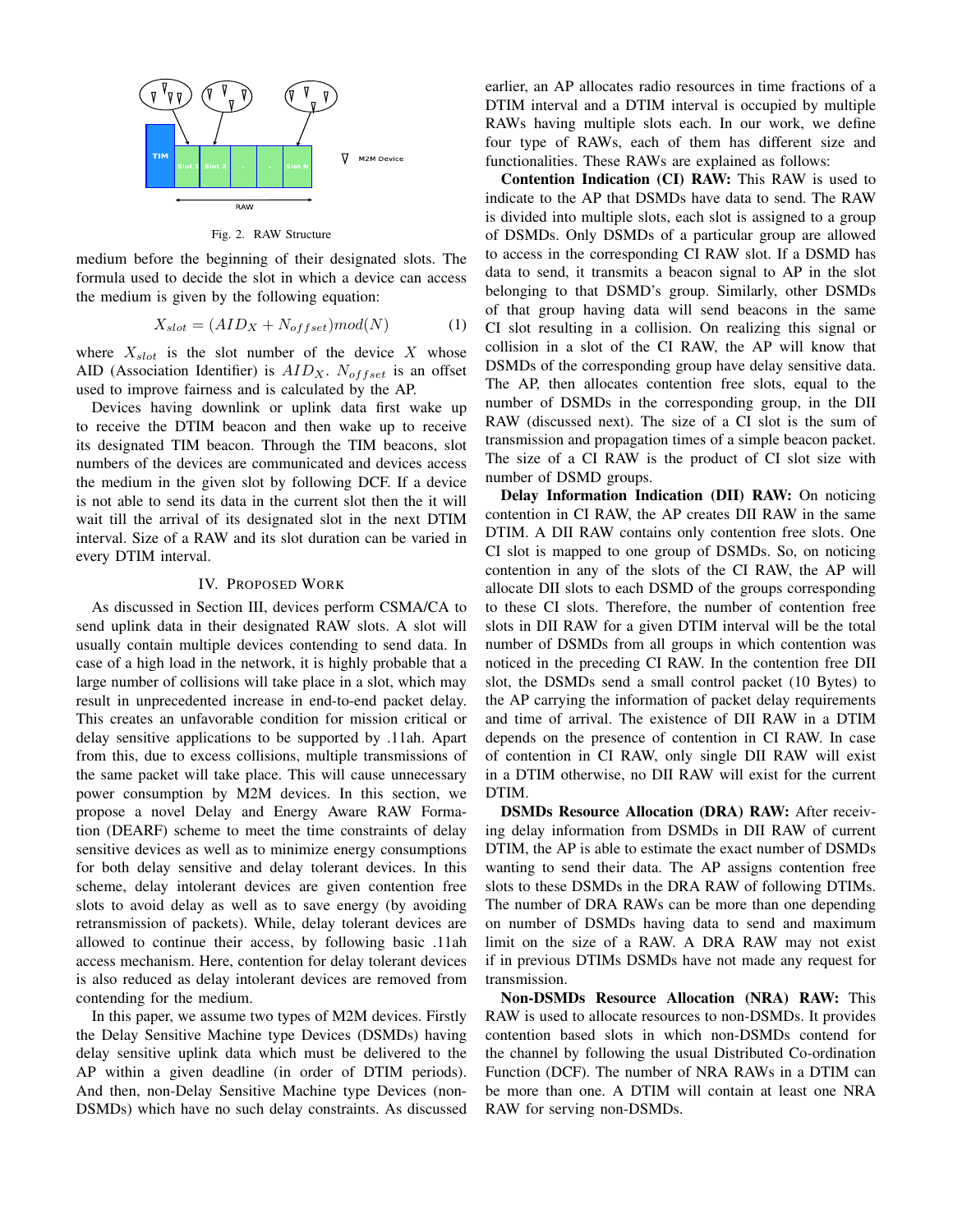

Fig. 4. Proposed DEARF Scheme

A DTIM interval contains four types of RAWs, in which first three are used to serve DSMDs while the fourth is used to serve non-DSMDs. In the beginning of each DTIM, all DSMDs and non-DSMDs receive a DTIM beacon. In a DTIM interval, two categories of DSMDs exist in which first are those which access the medium in CI and DII RAWs and second are those which access in DRA RAW. DSMDs which belong to the first category are termed as contending DSMDs whereas the second category of DSMDs are termed as transmitting DSMDs. Contending DSMDs of previous DTIM become transmitting DSMDs of current DTIM. Once the status of a DSMD changes from *contending* to transmitting, it will remain same until the DSMD is not served or deadline is crossed.

The first RAW in the proposed DTIM structure is the CI RAW, which always accessed by contending DSMDs. Hence, to indicate the arrival of a CI RAW, no TIM beacon is required. Contending DSMDs receive the time of arrival of TIM of DII RAW through a special beacon right before the start of NRA RAW. Slotting of DII RAW is done after observing the contention in the CI RAW. Hence, the size of DII RAW will be variable depending on number of slots of CI RAW (in the current DTIM) where contention was observed. Transmitting DSMDs receive the time of arrival of TIM of

DRA RAW. All non-DSMDs receive time of arrival of TIM of NRA RAW through the DTIM beacon. Resources to be allocated to DRA and NRA RAWs of a DTIM are decided in the beginning of DTIM. The decision is conveyed to the devices through DTIM beacons. Figure 3 shows the proposed DTIM interval. The arrows indicate the flow in which DSMDs access the medium.

Figure 4 illustrates the proposed DEARF scheme. Here, a group of eight DSMDs is present in which four DSMDs have data to send, therefore, these perform contention based medium access in CI RAW of current DTIM. After noticing contention in one of the slots of CI RAW, the AP creates a DII RAW in the same DTIM containing eight contention free slots. Here, AP assumes that all DSMDs of the group have data to send. Now, DSMDs having delay sensitive data (in this case four DSMDs), submit delay constraint information of their data to the AP in the dedicated contention free slot of DII RAW in the same DTIM. In the DII RAW of the figure, in blue colored contention free slots, DSMDs send delay constraint information of their packet whereas sky color slots go empty. By observing occupied contention free slots in the DII RAW of the current DTIM, AP calculates the exact number of transmitting DSMDs with respective delay information. Since four blue colored slots are there in DII RAW, hence, four transmitting DSMDs are there for whom AP will allocate contention free slots in DRA RAW of subsequent DTIMs for uplink data transmissions as shown in Figure 3. In order to distribute resources among non-DSMDs and transmitting DSMDs, we have developed an algorithm which allocates resources based on delay constraints of transmitting DSMDs and at the same time ensures throughput of non-DSMDs. Transmitting DSMDs are allocated dedicated contention free slots in DRA RAW and non-DSMDs are allocated contention based slots in NRA RAW. Parameters  $C, T, \lambda$ ,  $N_{collision}$  are passed as input to Algorithm 1. Here,  $C$  is set of classes where  $C_i$  is a class of  $transmitting$  DSMDs whose deadline is going to end at  $i^{th}$  DTIM from the current DTIM. For example, DSMDs of class  $C_0$  must be served in the current DTIM. T is the minimum resource (in terms of a fraction of DTIM interval) which must be assigned to non-DSMDs (NRA RAW).  $N_{collision}$  is the total number of collisions occurred in NRA RAWs from the last DTIM.  $\lambda$  is a threshold used for deciding on allocating extra resources to NRA. If value of  $N_{collisions}$  is greater than  $\lambda$  then the algorithm allocates more resources to non-DSMDs in current DTIM. The output is the updated classes  $C$  and allocation of resources to DSMDs.

#### V. SIMULATION RESULTS AND ANALYSIS

In this section, we have compared and analyzed the performance of proposed DEARF scheme with respect to traditional .11ah medium access scheme, termed as Basic scheme, through MATLAB simulations. Metrics used to evaluate the performance include packet delay, energy consumption of devices and packet delivery ratio. Table II shows .11ah PHY and MAC layer simulation parameters common to both schemes and Table III shows additional parameters for DEARF scheme.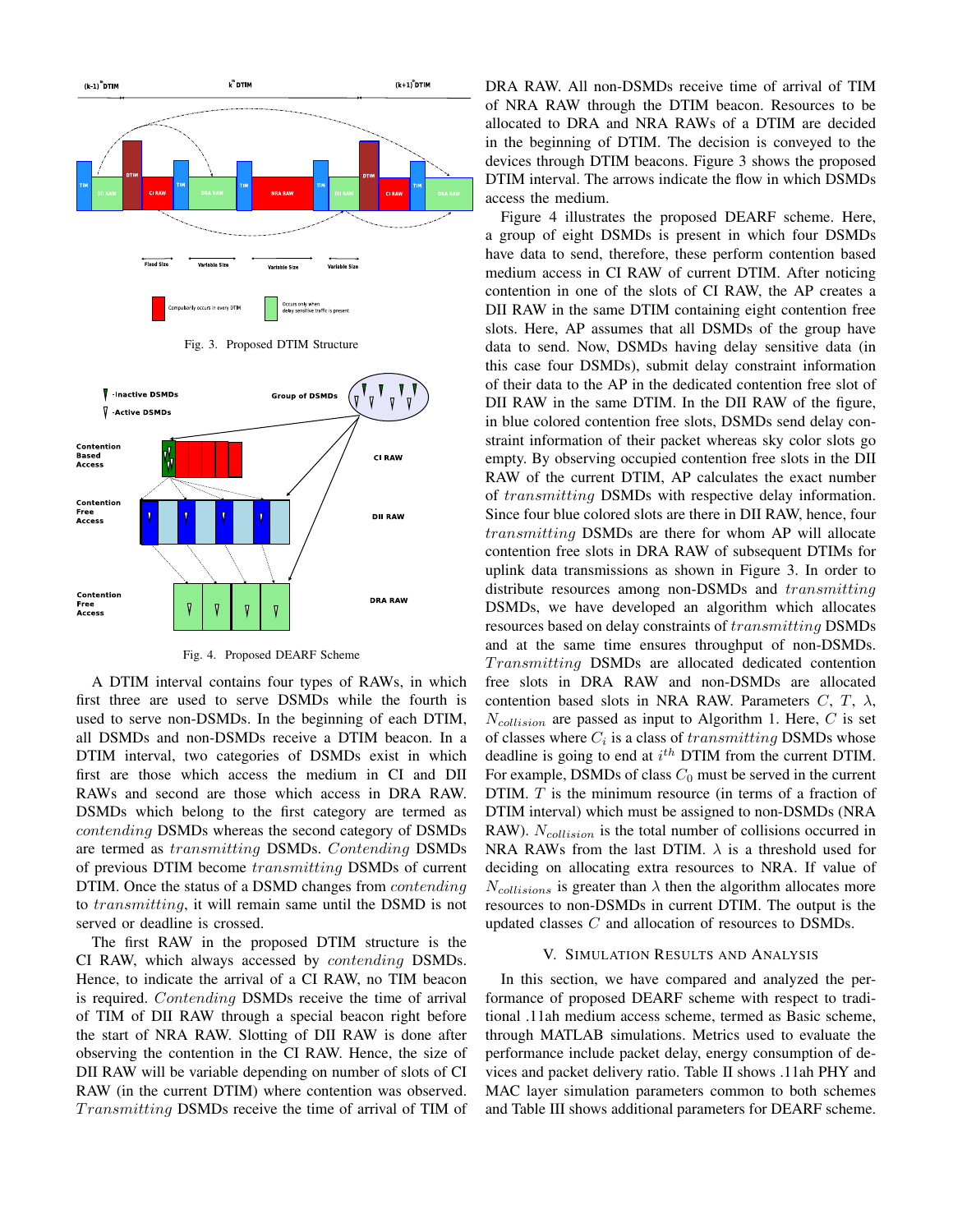# Algorithm 1 DEARF Resource Allocation Algorithm

**Input:** C, T,  $\lambda$ , N<sub>collision</sub>

- **Output:** Allocation of resources to devices, updated  $C$
- 1:  $T_{Avail}$  ← Available DTIM time for DRA and NRA RAWs
- 2: Allocate resources to *transmitting* DSMDs of  $C_0$
- 3: Allocate T amount of resources to non-DSMDs
- 4: if  $N_{collision} \geq \lambda$  and  $T_{Available} \neq 0$  then
- 5: Allocate remaining resources to non-DSMDs by increasing NRA RAWs
- 6: else
- 7: Allocate remaining resources to *transmitting* DSMDs of  $C_1, C_2, ...$
- 8: end if
- 9: Update  $C$

We consider three data arrival scenarios. In the scenario "Arrival within  $X$  DTIM Scheme",  $X$  denotes the no. of DTIMs across which DSMDs have data arrival, Scheme will be either Basic or DEARF. Values of  $X$  are taken as 1, 3, and 5. Lesser the value of  $X$ , more bursty the traffic in the network.

TABLE II 802.11AH MAC AND PHY PARAMETERS COMMON TO BOTH SCHEMES

| Parameters                                 | Values                 |
|--------------------------------------------|------------------------|
| $CW_{min}$ , $CW_{max}$ , Retry Limit      | 15, 1023, 4            |
| Simulation time                            | 18s                    |
| SIFS, DIFS                                 | $160\mu s, 274\mu s$   |
| PHY Rate                                   | MCS0 650Kbps           |
| Packet size                                | 100 Bytes              |
| <b>DTIM</b> interval                       | 1.6s                   |
| Size of DTIM and TIM beacons               | 102 Bytes and 62 Bytes |
| RAW size and slot size                     | 200ms, 19ms            |
| Number of non-DSMDs per DTIM               | 200                    |
| Number of DSMDs per DTIM                   | 200, 400, 600, 800 and |
|                                            | 1000                   |
| Energy consumption: Rx, Tx, Idle and Sleep | 145mW, 285mW, 70mW     |
|                                            | and $5mW$ [8]          |

Figure 5 compares the average amount of energy consumed for sending single packet by a DSMD and Figure 6 shows the average energy spent by a DSMD in both schemes. For less load, the Basic scheme has low energy consumption over DEARF scheme. Reasons being, devices in DEARF scheme have to send and receive extra control packets and devices using the Basic scheme easily send their packets due to less contention. As the number of DSMDs crosses 400, we see that our scheme performs better in both cases. Because, as contention in the medium increases, DSMDs face a lot of collisions in Basic scheme, which leads to more

TABLE III DEARF SCHEME SIMULATION PARAMETERS

| Parameters                                   | Values              |
|----------------------------------------------|---------------------|
| CI RAW size and slot sizes                   | 18ms and $180\mu s$ |
| DII RAW slot size                            | $240\mu s$          |
| DRA RAW slot size                            | $1684\mu s$         |
| NRA RAW slot size                            | 19ms                |
| Size of CI beacon and DII information Packet | 10 Bytes each       |



Fig. 5. Average energy consumed per packet for DSMDs.

retransmissions and medium sensing, hence higher energy consumption. Whereas with our scheme, DSMDs listen to only extra control packets. The DEARF scheme saves between 10- 30% of energy per successful packet, whereas energy savings per DSMD devices is between 100-330%.

Figure 7 shows the delay between the arrival of a packet and its successful transmission by a device. The delay for DEARF scheme is found to be in multiples of seconds (DTIM intervals). This is mainly because, once DSMDs announce they have a packet to send in a particular DTIM, they get a transmission slot only in upcoming DTIM intervals. As load increases they may get a transmission slot in a later DTIM. This leads to increase in average per packet delay for DSMDs in DEARF scheme.

Figure 8 shows the percentage of packets transmitted within the requested deadline (packet delivery ratio). In this figure, we observe that our scheme gives 100% delivery at low loads, whereas the Basic scheme manages a maximum of 95%. As the number of devices increases, the DSMDs following Basic scheme drop more number of packets because of excessive retransmissions. The DEARF scheme performs better by giving 90% deliveries at high load and spontaneous arrival whereas, Basic scheme provides only 27% deliveries.

Figure 9 shows the average time a DSMD is active (listening, receiving or transmitting) in between getting a packet from the higher layers to making a successful transmission. As DSMDs increase our scheme gives steady performance as it does not spend time contending for the channel. Whereas, time to stay active for DSMDs performing by Basic scheme increases exponentially, as contention increases these devices suffer increased idle listening and retransmissions. DEARF scheme gives higher average delay, but it does not hinder our motive of reducing energy consumption and reliable packet delivery within deadline.

In Figures 10 and 11, we see energy consumption and delay of non-DSMDs. In terms of energy spent per packet, we observe that Basic and DEARF schemes perform closely. DEARF scheme loses out on 10% savings at low load because of overhead by listening to extra control packets. As the load increases, DEARF scheme helps non-DSMDs to save upto 16% energy. This is because contention for non-DSMDs increases as number of DSMDs increase in Basic scheme. Whereas, in DEARF scheme DSMDs are given separate access